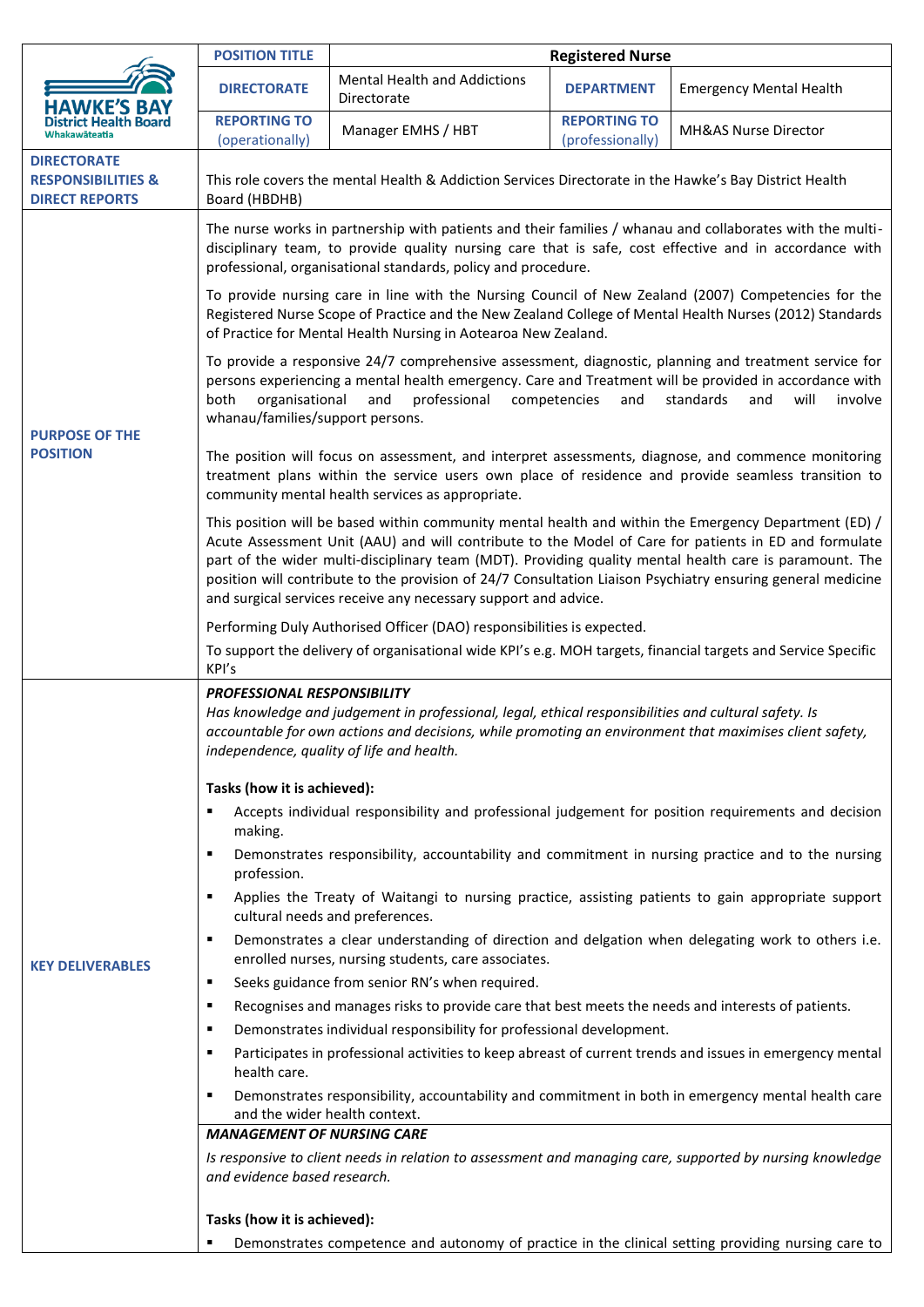|                | patients with a range of needs.                                                                                                                                                                                 |
|----------------|-----------------------------------------------------------------------------------------------------------------------------------------------------------------------------------------------------------------|
|                |                                                                                                                                                                                                                 |
| ٠              | Utilises nursing knowledge and skills through reflective practice and professional judgement to<br>provide competent care and advice. integrating mental health, addiction and physical health<br>frameworks.   |
| ٠              | Completes timely systematic holistic asessments to determine actual and potential risk problems.                                                                                                                |
| п              | Recognises recurring patterns related to monitoring and patient responses/conditions and is able to<br>problem solve utilising assessment/monitoring data.                                                      |
| ٠              | Utilises assessment skills and nursing interventions to assess patient responses to treatments and<br>adapt approaches to accommodate any changes.                                                              |
| ٠              | In partnership with the patient, family / whanau, develops an individualised plan of care to achieve the<br>desired outcomes.                                                                                   |
| п              | Implements and coordinates the interventions to deliver the plan of care.                                                                                                                                       |
| п              | Evaluates and records progress toward attainment of desired outcomes and revise the plan of care as<br>necessary.                                                                                               |
| п              | Maintains clear, concise, timely accurate and current documentation within a legal and ethical<br>framework according to national and organisational standards.                                                 |
| ٠              | Takes action in situations that compromise the patients safety and wellbeing.                                                                                                                                   |
| п              | Participates in health education, ensuring the patient understands relevant information related to<br>their care.                                                                                               |
| ٠              | Provides a quality, safe and responsive comprehensive assessment for people experiencing a mental<br>health emergency. This includes assessment, diagnosis (DSM-IV) planning, implementation and<br>evaluation. |
| ٠              | Utilises a systematic problem-solving approach to identify, prevent and treat actual and potential<br>health problems to prevent illness and/or promote health.                                                 |
| ٠              | Initiates interventions and monitors untoward effects, reactions, therapeutic responses, toxicity and<br>incompatibilities related to interventions.                                                            |
| $\blacksquare$ | When appropriate provides home based treatment to support the service user within their place of<br>residence.                                                                                                  |
| п              | Proactively anticipates and recognises cues to a situation and predicts outcomes, referring onto other<br>clinical team members where necessary.                                                                |
| ٠              | All emergency contacts will have a comprehensive risk assessment completed, including formulation<br>of plan which is cleary documented and communicated to approriate persons.                                 |
| ٠              | Communicates care and treatment clearly and logically with the person, their family/whanau/support<br>person in a professional and therapeutic manner.                                                          |
| ٠              | Actively contributes to multi-disciplinary clinical discussions on care and treatment in a professional<br>and purposeful manner.                                                                               |
| ٠              | Carries out function and duties of a Duly Authorised Officer under the direction of the Director of Area<br>Mental Health Services.                                                                             |
| п              | Provides mental health advice on clinical issues across settings and disciplines including the<br>community.                                                                                                    |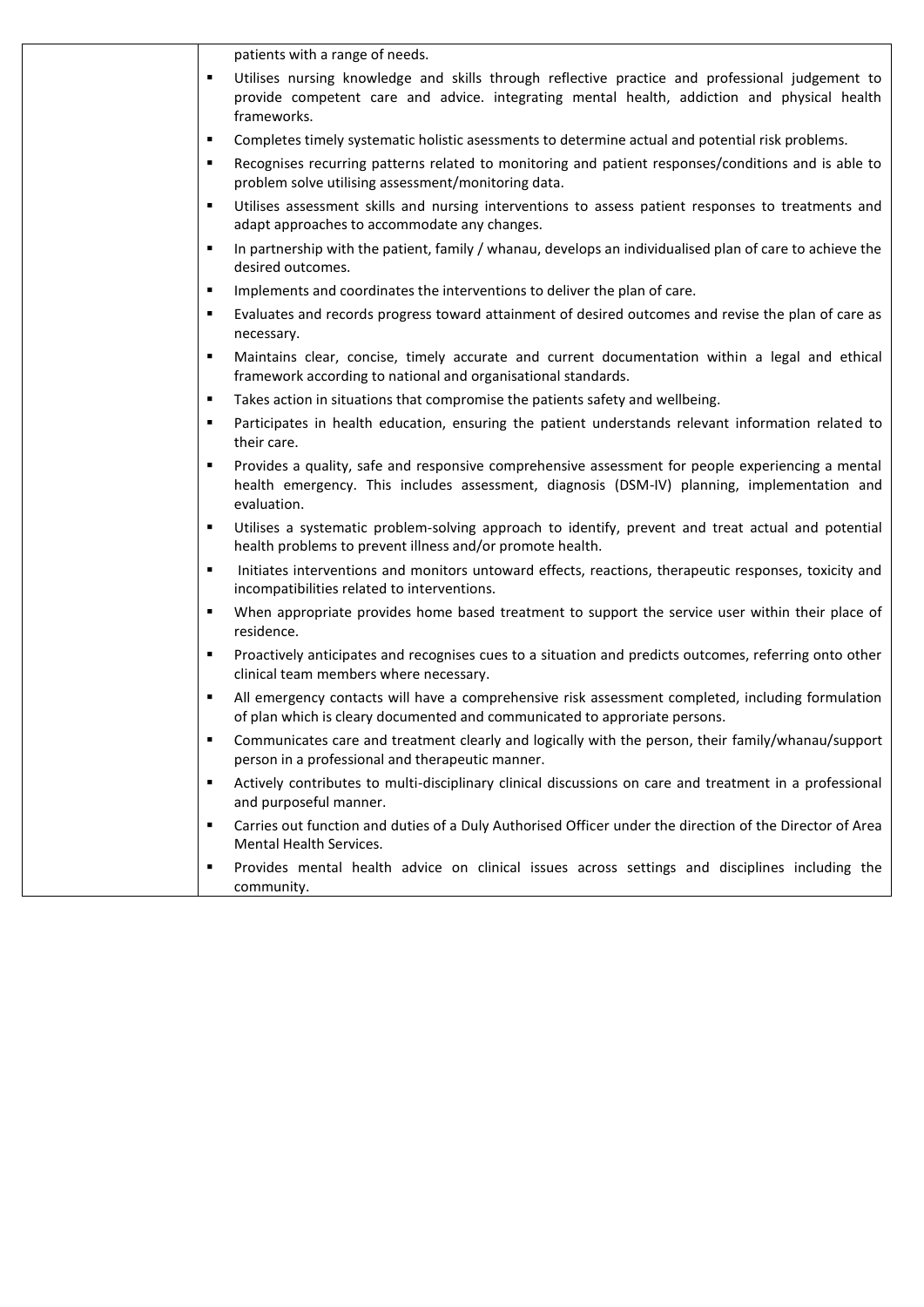|                            | <b>INTERPERSONAL RELATIONSHIPS</b><br>Provides interpersonal and therapeutic communication with clients, other health professionals, including<br>documentation                                                                         |                                                                                                     |  |  |
|----------------------------|-----------------------------------------------------------------------------------------------------------------------------------------------------------------------------------------------------------------------------------------|-----------------------------------------------------------------------------------------------------|--|--|
|                            | Tasks (how it is achieved):                                                                                                                                                                                                             |                                                                                                     |  |  |
|                            | Demonstrates respect, empathy and interest in the patient.<br>٠<br>Participates in building clinical capacity and capability of nurses to meet the patient/consumer/tangata<br>٠<br>whaiora needs in an efficient and effective manner. |                                                                                                     |  |  |
|                            |                                                                                                                                                                                                                                         |                                                                                                     |  |  |
|                            | Demonstrates competence in applying the principles of teaching and learning in association with<br>٠<br>patient/client care.                                                                                                            |                                                                                                     |  |  |
|                            | Contributes to the development of nursing knowledge within the work area.<br>٠                                                                                                                                                          |                                                                                                     |  |  |
|                            | Communicates effectively with patients and members of the health care team.<br>٠                                                                                                                                                        |                                                                                                     |  |  |
|                            | <b>INTERPROFESSIONAL HEALTH CARE and QUALITY IMPROVEMENT</b><br>Evaluates the effectiveness of care and promotes a nursing perspective within the inter-professional<br>activities of the health care team.                             |                                                                                                     |  |  |
|                            |                                                                                                                                                                                                                                         |                                                                                                     |  |  |
|                            | Tasks (how it is achieved):                                                                                                                                                                                                             |                                                                                                     |  |  |
|                            | Providing guidance and support to all team members including nursing students.<br>п                                                                                                                                                     |                                                                                                     |  |  |
|                            | Maintains and documents information necessary for continuity of care.<br>٠                                                                                                                                                              |                                                                                                     |  |  |
|                            | Develops discharge plans in consultation with the patient and other team members.<br>٠                                                                                                                                                  |                                                                                                     |  |  |
|                            | ٠                                                                                                                                                                                                                                       |                                                                                                     |  |  |
|                            | Contributes to the coordination of patient care to maximise health outcomes.<br>Participates in quality systems, including standards of practice and service standards.<br>٠                                                            |                                                                                                     |  |  |
|                            | practice.                                                                                                                                                                                                                               | Demonstrates an understanding of quality improvement principles with translation into nursing       |  |  |
|                            | HBDHB is committed to maintaining and promoting the health & safety of all its staff, contractors,                                                                                                                                      |                                                                                                     |  |  |
|                            | volunteers and patients. In this role, your duties are:                                                                                                                                                                                 |                                                                                                     |  |  |
| <b>HEALTH &amp; SAFETY</b> | Not to do anything that puts your own H&S at risk<br>$\bullet$                                                                                                                                                                          |                                                                                                     |  |  |
| <b>RESPONSIBILITIES</b>    | Not to do anything that puts others H&S at risk<br>٠                                                                                                                                                                                    |                                                                                                     |  |  |
|                            | To follow all health and safety policies and procedures<br>٠<br>To follow all reasonable health and safety instructions                                                                                                                 |                                                                                                     |  |  |
|                            |                                                                                                                                                                                                                                         | (You have the right to cease work if you believe that you, or others, are at risk of serious harm). |  |  |
|                            | <b>INTERNAL</b>                                                                                                                                                                                                                         | <b>EXTERNAL</b>                                                                                     |  |  |
|                            | Patients/Consumer/Tangata Whaiora<br>$\blacksquare$                                                                                                                                                                                     | Families/whanau and caregivers<br>٠                                                                 |  |  |
|                            | Service Management team (i.e., Nurse<br>٠                                                                                                                                                                                               | <b>General Practitioners</b><br>п                                                                   |  |  |
|                            | Director, Clinical Director, Service Manager)                                                                                                                                                                                           | <b>Practice Nurses</b><br>٠                                                                         |  |  |
|                            | Wider Organisational Nursing team (i.e.,<br>٠<br>Nurse Educators, Clinical Nurse Specialists,                                                                                                                                           | Primary health providers<br>$\blacksquare$<br>Health agencies<br>$\blacksquare$                     |  |  |
| <b>KEY WORKING</b>         | <b>Nurse Practitioners)</b>                                                                                                                                                                                                             | <b>Rural Health centres</b><br>$\blacksquare$                                                       |  |  |
| <b>RELATIONSHIPS</b>       | Director of Nursing (Hospital)<br>٠                                                                                                                                                                                                     |                                                                                                     |  |  |
|                            | <b>Allied Health Staff</b><br>٠                                                                                                                                                                                                         |                                                                                                     |  |  |
|                            | <b>Medical Staff</b><br>٠                                                                                                                                                                                                               |                                                                                                     |  |  |
|                            | Other team members (i.e., Care Associates,<br>٠                                                                                                                                                                                         |                                                                                                     |  |  |
|                            | Nursing students)                                                                                                                                                                                                                       |                                                                                                     |  |  |
|                            | Relevant advisory groups/committees<br>٠                                                                                                                                                                                                |                                                                                                     |  |  |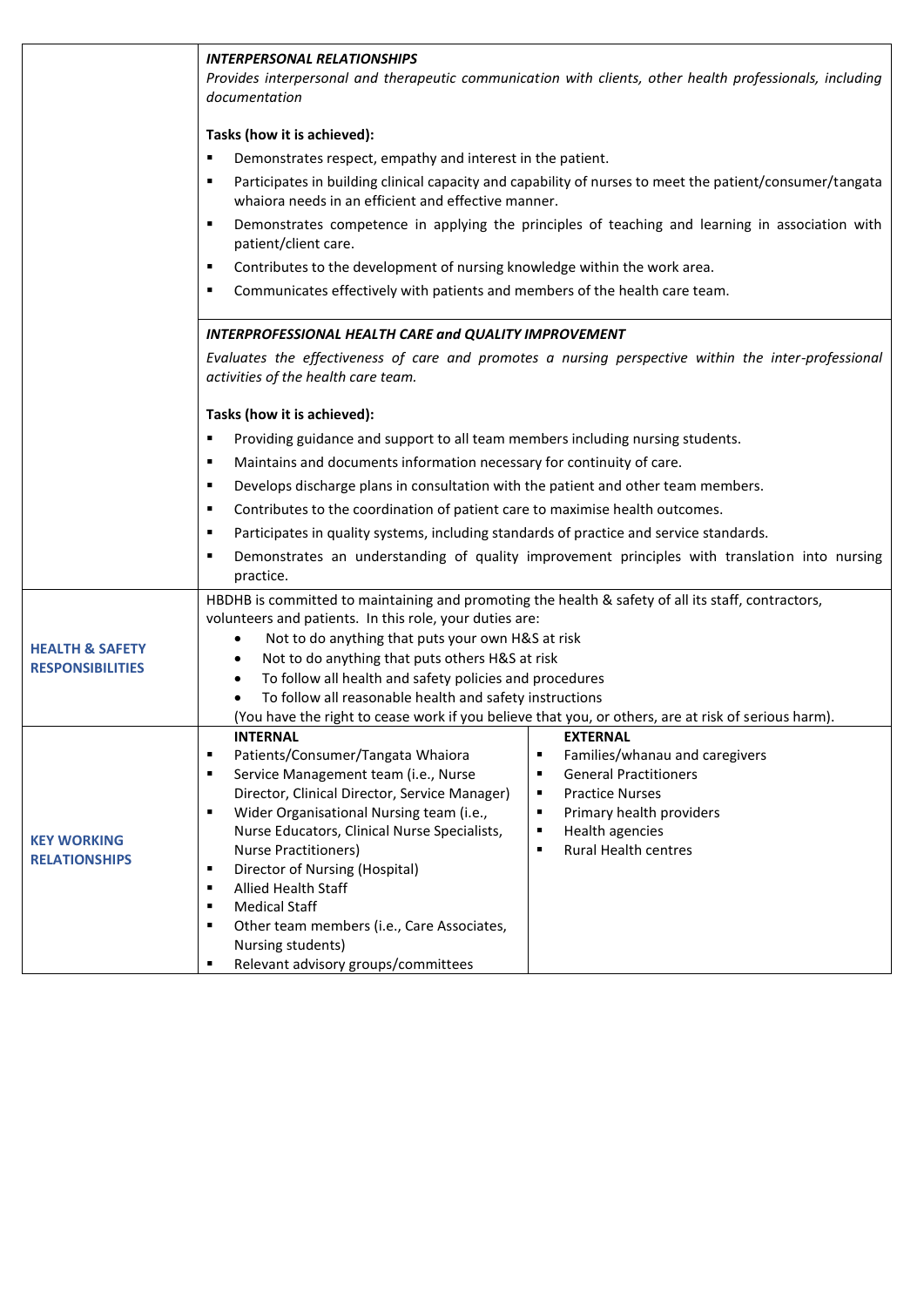| <b>DELEGATION AND</b><br><b>DECISION</b>                           | Registered Nurses practice are responsible for direction and delegation as outlined in the Nursing Council<br>of New Zealand guidelines:<br>• Guideline: Responsibilities for direction and delegation of care to enrolled nurses (May 2011)<br>• Guideline: Delegation of care by a registered nurse to a health care assistant (May 2011) |  |
|--------------------------------------------------------------------|---------------------------------------------------------------------------------------------------------------------------------------------------------------------------------------------------------------------------------------------------------------------------------------------------------------------------------------------|--|
| <b>EMPLOYMENT</b><br><b>AGREEMENT &amp; SALARY</b>                 | In accordance with the NZNO/DHB's Nursing & Midwifery Multi Employer Collective Agreement (MECA)<br>\$54,034 (step 1 community nurse) - \$82,957 (step 8 community nurse) gross per annum according to<br>qualifications and experience.                                                                                                    |  |
| <b>DATE</b>                                                        | February 2020                                                                                                                                                                                                                                                                                                                               |  |
| <b>EXPENDITURE &amp;</b><br><b>BUDGET</b><br><b>ACCOUNTABILITY</b> | N/A                                                                                                                                                                                                                                                                                                                                         |  |
| <b>SCOPE &amp; COMPLEXITY</b>                                      | Manages both nurses, allied health professional and administrators<br>Works within a specific clinical area within scope of practice specified by CNM<br>٠<br>Effectively managing time and prioritising workload to ensure project work is completed within the<br>agreed time.                                                            |  |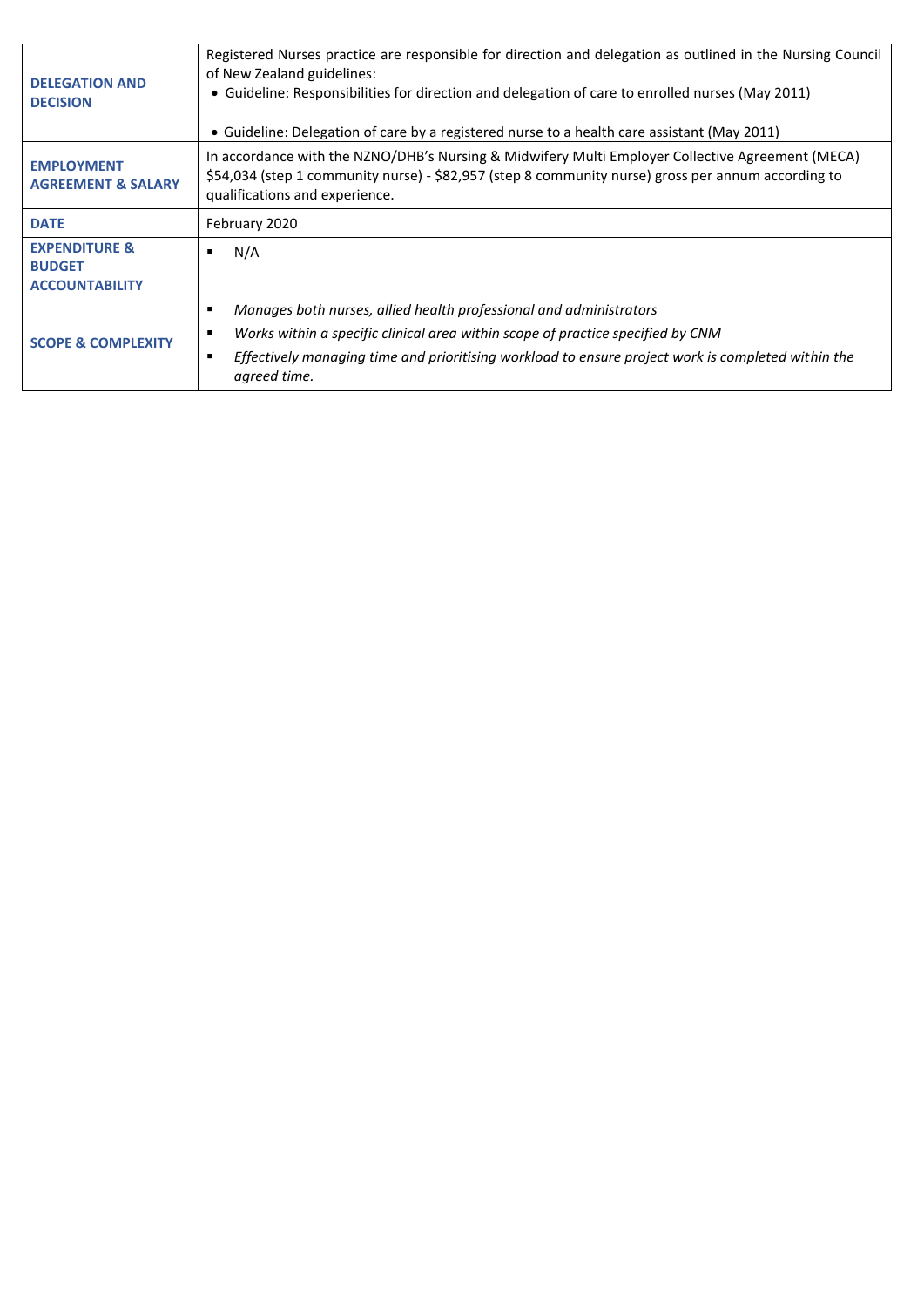#### **ESSENTIAL CRITERIA**

#### **Qualifications**

Registration with the Nursing Council of New Zealand as a Registered Nurse.

A current practising certificate with the Nursing Council of New Zealand

#### **Experience**

- *Extensive experience in health (ideally 10 - 15 years)*
- *Experience in Mental health (ideally more than 5 years)*
- *Proven customer service skills*

#### **Business / Technical Skills**

- Level 2 (competent) portfolio as assessed via an approved Nursing Professional Development Recognition Programme (PDRP)
- Demonstrated time management skills
- Demonstrated ability to work within a team
- Excellent communication skills
- Significant experience in mental health with a demonstrated high level of clinical expertise in comprehensive assessment in particular:
	- **Mental Health**
	- **Risk Assessment**
	- Physical Health
- Clinical role model with high degree of maturity, stability and self-confidence.
- A commitment to quality and excellence, with a proven ability to contribute to process improvement and innovation
- Current drivers licence

#### **Key Attributes**

- *Effective communication skills*
- *Positive attitude with problem solving focus*
- *Customer service skills*
- *Teamwork and collaboration*
- Accountability and responsibility for practice

#### **Effectively Engaging with Māori**

- Demonstrates knowledge and understanding of local tikanga and Māori culture sufficiently to be able to respond appropriately to Māori
- Is visible, welcoming and accessible to Māori consumers and their whānau
- Actively engages in respectful relationships with Māori consumers and whānau and the Māori community
- Actively seeks ways to work with Māori consumers and whānau to maximise Māori experience
- Actively facilitates the participation of whanau in the care and support of their whānau member.

**Physical requirements for role:**  As required by Occupational Health

**Vaccination status for role:** 

#### **DESIRABLE CRITERIA**

#### **Experience**

- Postgraduate Qualification specific to Mental Health
- Postgraduate Qualifications in Physical Health
- Preceptorship Experience
- DAO experience
- Counselling skills and/or experience
- Community Mental Health experience

#### **Business / Technical Skills**

- *Understanding of organisational dynamics and able to work effectively in a complex multi-professional workplace.*
- *Advanced IT skills*



# **Our Vision and Values**

#### Te hayora o te Matay-a-Māui: Healthy Hawke's Bay

Excellent health services working in partnership to improve the health and wellbeing of our people and to reduce health inequities within our community.



**HE KAUANUANU RESPECT AKINA IMPROVEMENT RARANGATETIRA PARTNERSHIP TAUWHIRD CARE** 

|  | <b>HE KAUANUANU RESPECT</b> |                    |
|--|-----------------------------|--------------------|
|  |                             |                    |
|  |                             | and the control of |

Showing respect for each other, our staff, patients and consumers. This means I actively seek to understand what matters to you.

## **AKINA IMPROVEMENT**

Continuous improvement in everything we do. This means that I actively seek to improve my service.

## **RARANGA TE TIRA PARTNERSHIP**

Working together in partnership across the community. This means I will work with you and your whānau on what matters to you.

### **TAUWHIRO CARE**

Delivering high quality care to patients and consumers. This means I show empathy and treat you with care, compassion and dignity.